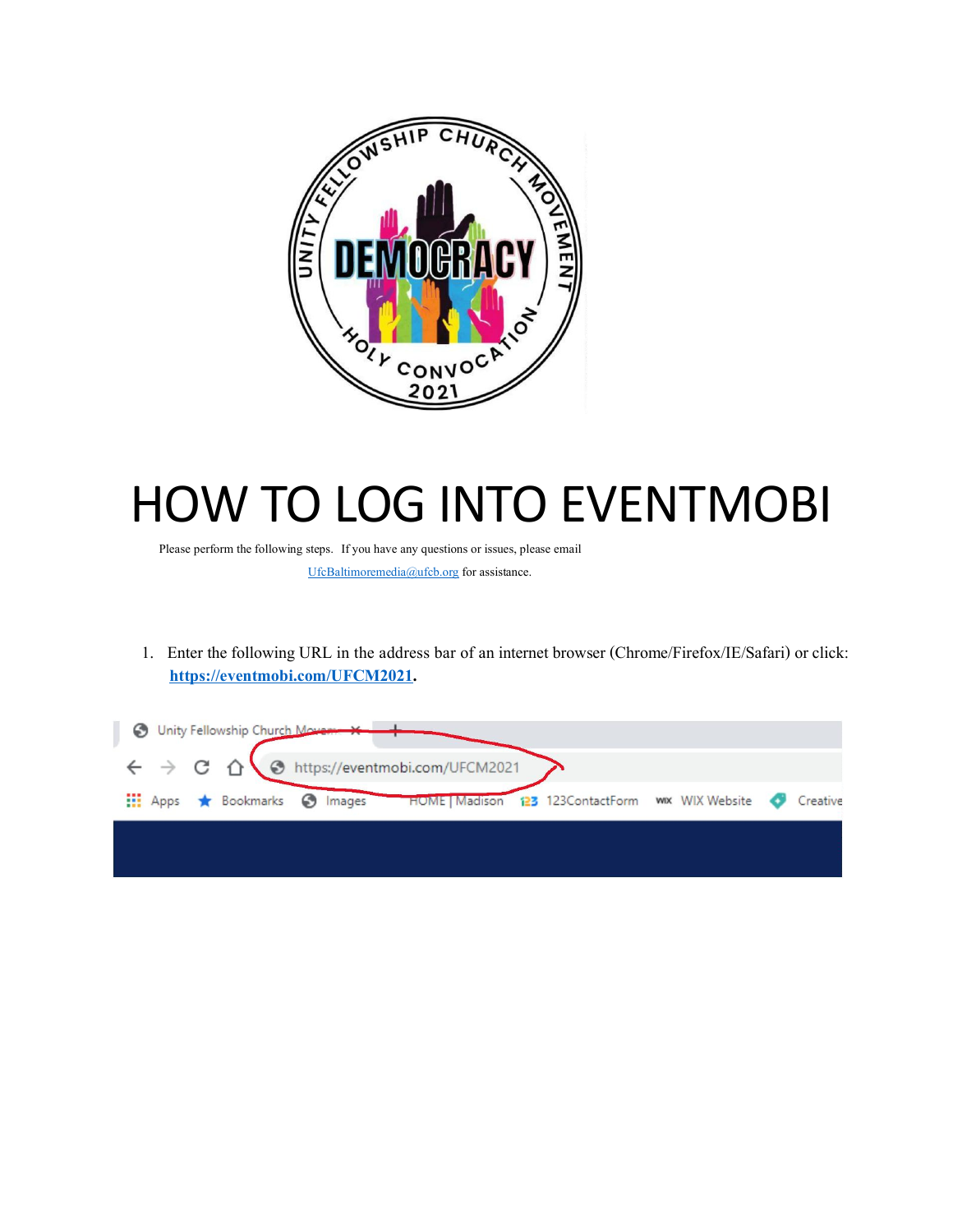2. **Enter** the email address that you registered for Convocation using UFCM REALM system (example: srobinson@ufcb.org) | **Click Continue**

| Enter your email to sign up or log in<br>Ŋ<br>Continue<br>Powered by <b>E</b> eventmobi | Oct 6 - 10, 2021 | Unity Fellowship Church Movement Virtual Holy Convocation 2021 |
|-----------------------------------------------------------------------------------------|------------------|----------------------------------------------------------------|
|                                                                                         |                  |                                                                |
|                                                                                         |                  |                                                                |
|                                                                                         |                  |                                                                |
|                                                                                         |                  |                                                                |

| Unity Fellowship Church Movement Virtual Holy Convocation 2021<br>Oct 6 - 10, 2021 |  |
|------------------------------------------------------------------------------------|--|
| Enter your email to sign up or log in                                              |  |
| Ŋ<br>twenspirited@gmail.com                                                        |  |
| Continue                                                                           |  |
| Powered by <b>E</b> eventmobi                                                      |  |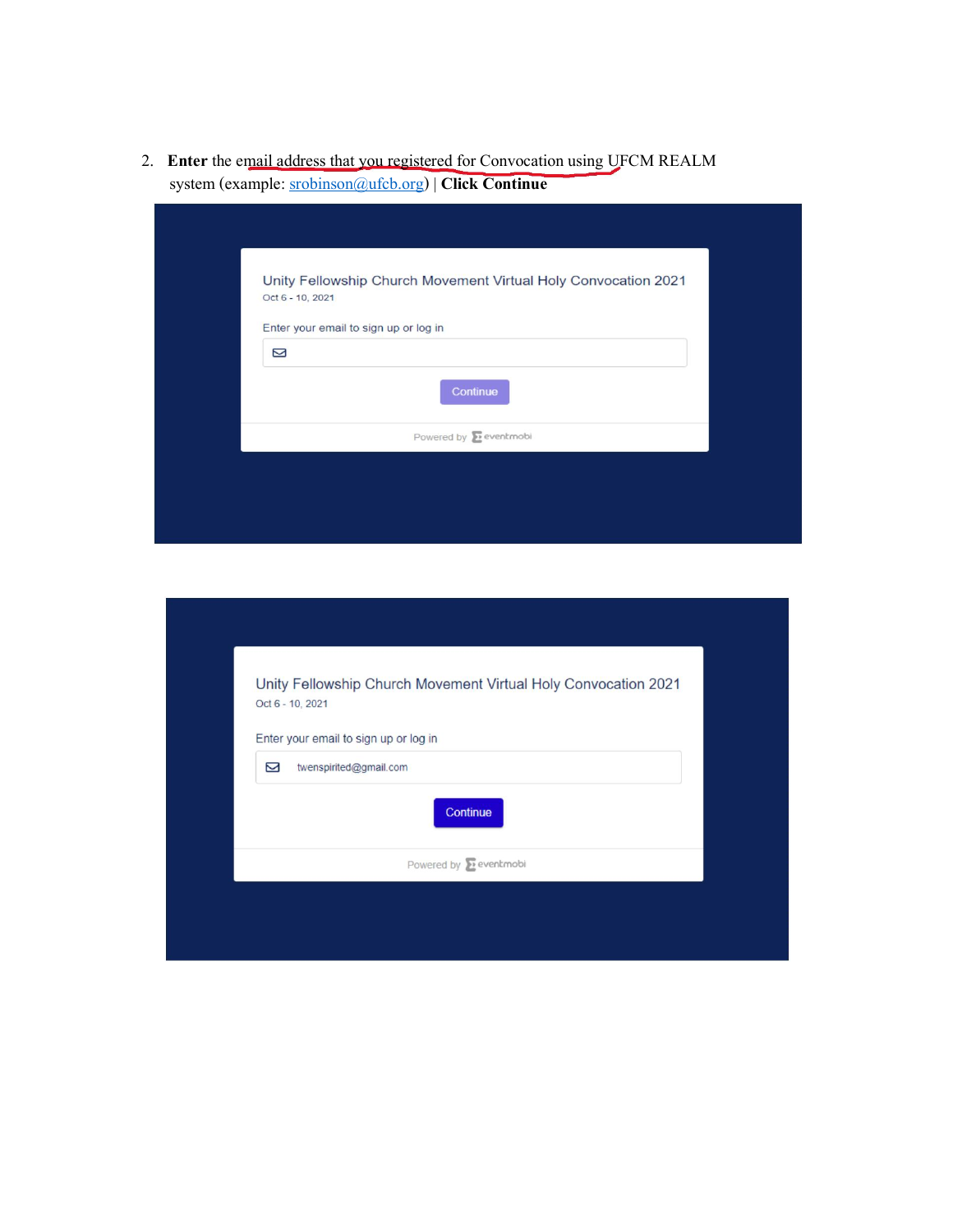3. EventMobi will ask that you create a password. You will use this each time you log into EventMobi.

| Oct 6 - 10, 2021                | Unity Fellowship Church Movement Virtual Holy Convocation 2021           |   |
|---------------------------------|--------------------------------------------------------------------------|---|
| below to get started:           | It seems like this is the first time you've logged in. Create a password |   |
| Create Your Password (required) |                                                                          |   |
|                                 |                                                                          | Ø |
|                                 | Continue                                                                 |   |
|                                 | Powered by <b>D</b> eventmobi                                            |   |

4. Enter apassword (*Password mustbe at least8 characters long, with at least 1 letter,1 number and 1 special character in it.*) \*\*Make sure you remember the password\*\*| Click **Continue**

| Oct 6 - 10, 2021                                                              | Unity Fellowship Church Movement Virtual Holy Convocation 2021<br>It looks like you have an existing account. Sign in to continue. |                  |   |
|-------------------------------------------------------------------------------|------------------------------------------------------------------------------------------------------------------------------------|------------------|---|
| <b>Wenspirited@gmail.u</b><br>Not Correct? Go back<br>Password (required)<br> |                                                                                                                                    | Forgot Password? | Q |
|                                                                               | Continue<br>Log in using a one-time code instead<br>Powered by <b>E</b> eventmobi                                                  |                  |   |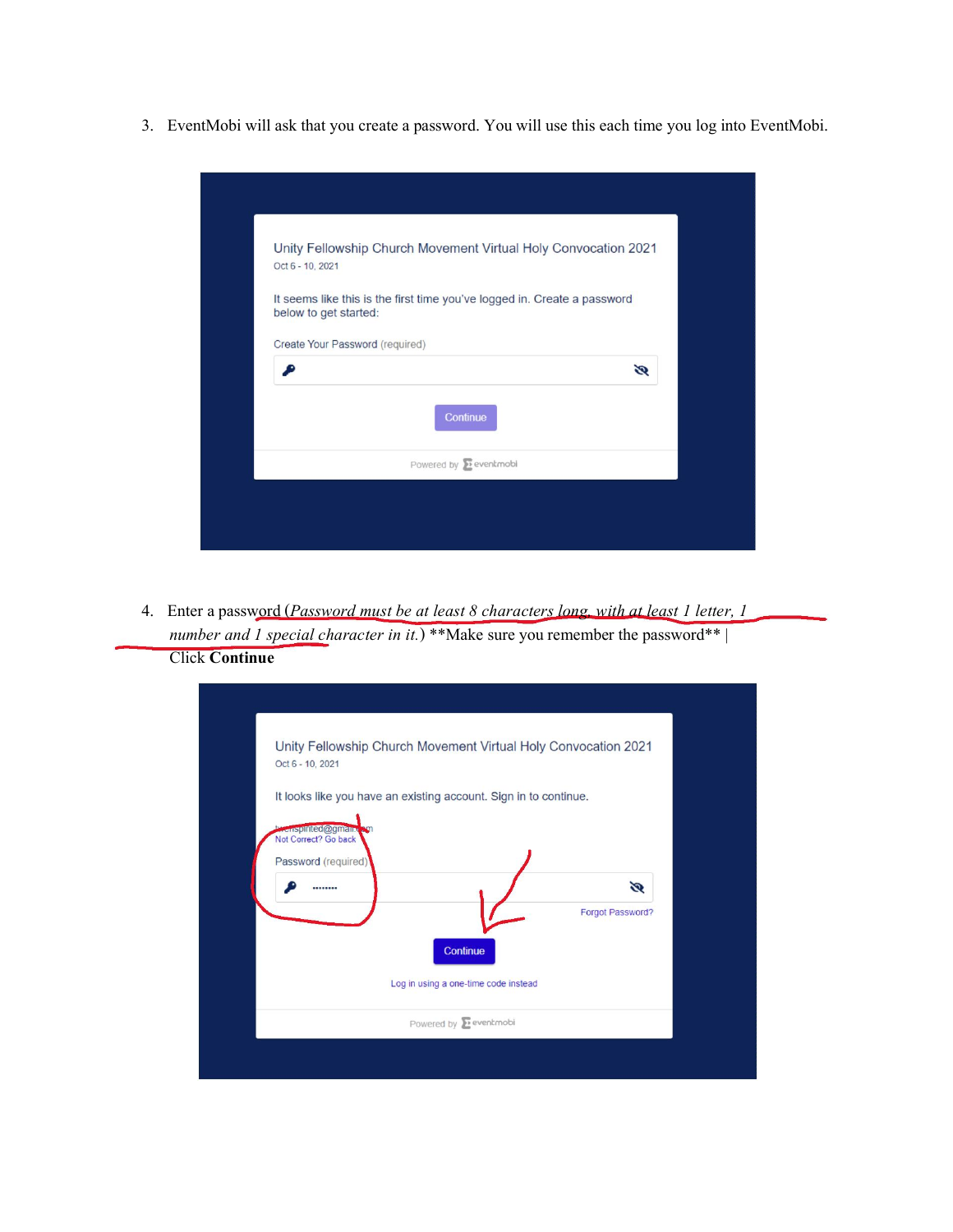5. A message requesting you enter your email box to confirm/verify your email address:

| Unity Fellowship Church Movement Virtual Holy Convocation 2021<br>Oct 6 - 10, 2021<br>A confirmation email has been sent to SeanRobinson.Realtor@gmail.com<br>Click the link in your email to join Unity Fellowship Church Movement Virtual Holy Convocation<br>2021<br>Didn't get the email? Resend confirmation email.<br>Powered by <b>E</b> eventmobi |  |
|-----------------------------------------------------------------------------------------------------------------------------------------------------------------------------------------------------------------------------------------------------------------------------------------------------------------------------------------------------------|--|
|                                                                                                                                                                                                                                                                                                                                                           |  |
|                                                                                                                                                                                                                                                                                                                                                           |  |
|                                                                                                                                                                                                                                                                                                                                                           |  |
|                                                                                                                                                                                                                                                                                                                                                           |  |

6. Open up you email inbox, and you should see anemail (see below example) askingyou to confirm your email address | click the *Confirm your email address* link